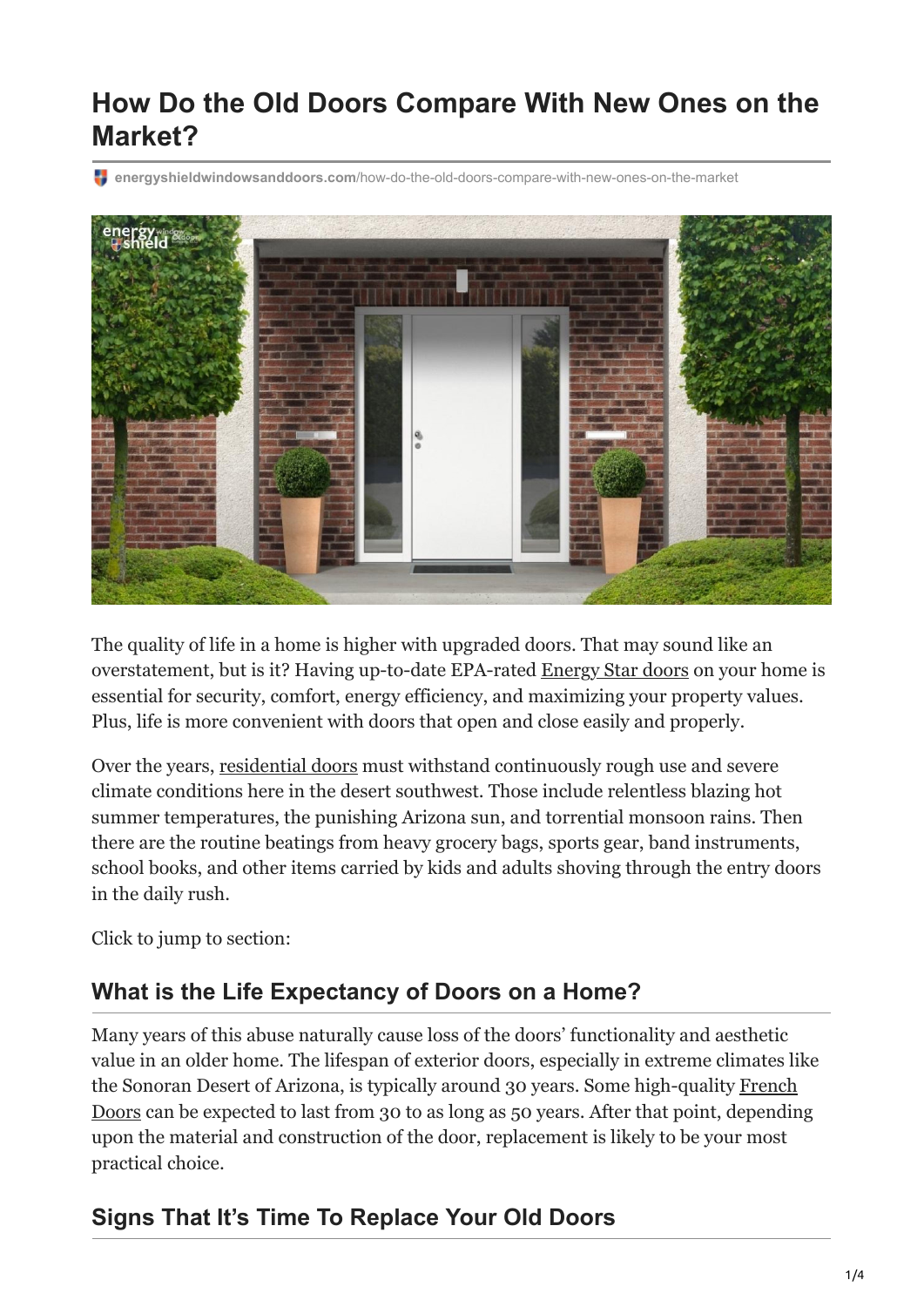There are clear [signs that a door needs replacement,](https://energyshieldwindowsanddoors.com/5-signs-that-youll-need-to-replace-your-sliding-glass-door-now/) whether it's an [entry door](https://energyshieldwindowsanddoors.com/what-to-know-before-installing-a-custom-entry-door-in-your-arizona-home/), a sliding glass patio door, or a back security door. Other signs may not be as easy to assess. Deciding to order replacement doors often requires weighing the pros and cons of investing the money and time and dealing with the predictable inconvenience of having the work done. But, you can act with confidence when the following signs indicate that you need to replace the doors on your home:

### **The doors no longer function properly.**

If you're having trouble locking, opening, or closing your doors, it may be time for replacements. Especially if the problems are not repairable by basic maintenance or the repairs will not gain very long-continued use. Or, if the repair costs add up to a high percentage of the door replacement cost, it's probably time for replacements.

#### **The doors are too deteriorated or coming apart.**

When doors are warped or cracked, or the surface layer of composite doors is peeling away, it may not be enough to paint or re-stain doors just to improve their appearance. Structural problems in doors may require more than paint and some simple adjustments.

#### **The structural design of the door is outmoded.**

Having a retro or vintage door style is not the same as having an outdated door. Doors that are outdated in this way are obsolete because an updated design has since proven to provide greater efficiency for the purpose intended. Doors made of virtually maintenancefree materials, like today's construction-grade vinyl, can deliver exceptional durability and long-term reliability.

#### **Your home is uncomfortable due to inefficient doors.**

Drafty doors cause interior temperatures to be too hot in summer and too cold in winter because the doors perform poorly and sealing adequately around them is too difficult.

#### **Your heating and cooling costs are too high due to inefficient doors.**

Your monthly home energy bills are higher than normal, and your HVAC is constantly working overtime because interior air is escaping through your doors.

TIP: [Vinyl replacement doors](https://energyshieldwindowsanddoors.com/vinyl-sliding-glass-doors/) are especially good for their insular properties.

### **The doors are detrimental to your property value.**

Old doors and frames that are chipped, rotted, rusted, corroded, water-damaged, insectdamaged, or showing other signs of extreme deterioration can contribute to reducing your home's and your neighborhood's property values.

#### **The doors do not help enough to block outside noise.**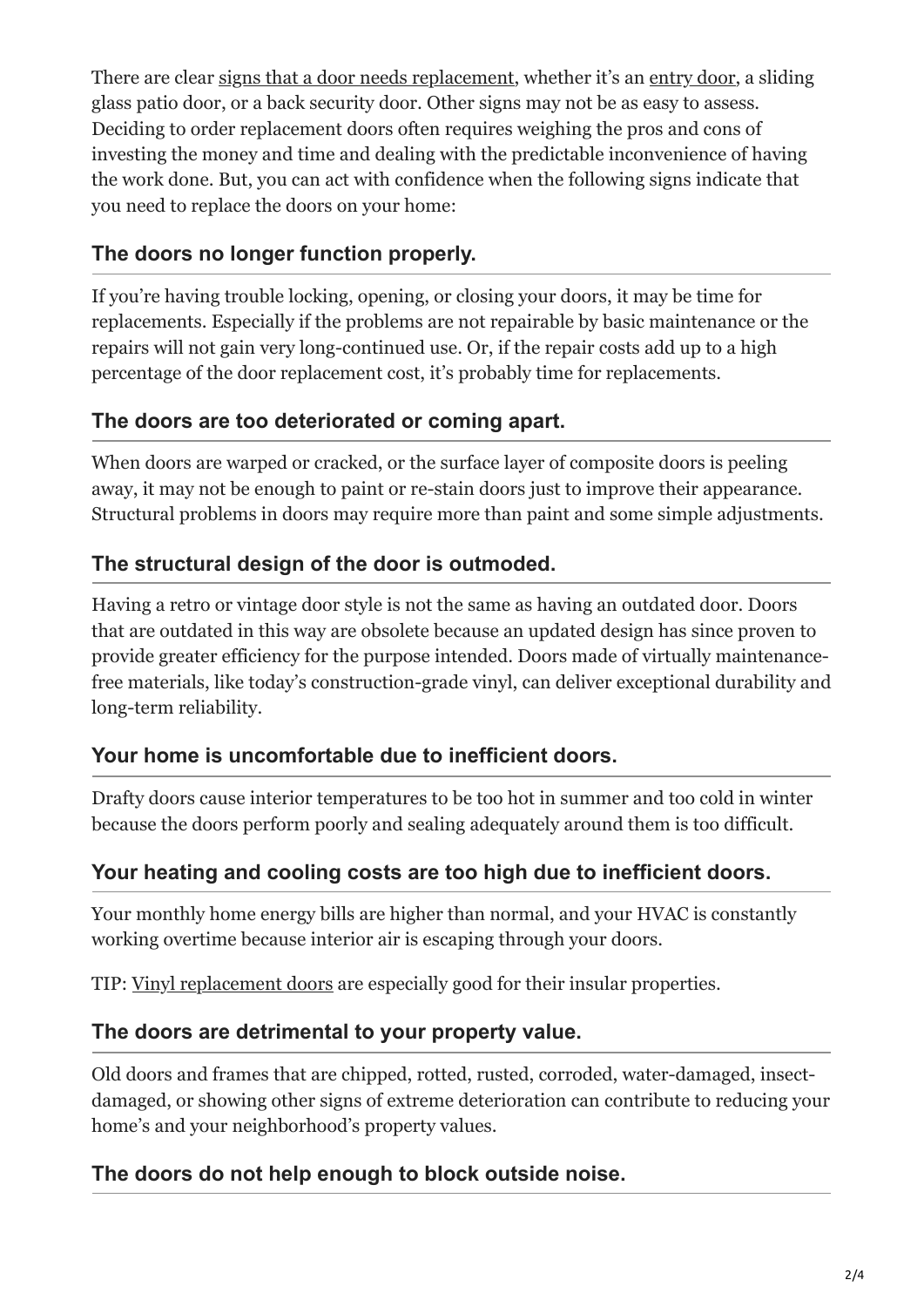Old doors may no longer be sufficient to block external noise in homes located in busy cities. It can be very distracting when you're working from home or trying to enjoy a relaxing evening. Today's energy-efficient door designs are much more effective in noise reduction than old, outdated door designs.

### **The doors are no longer providing security.**

If your exterior doors are weak or loose and no longer fit firmly against the door frame, they may be ineffective in protecting your home from easy intrusion. Replacing old, weak doors with strong new exterior doors can help protect your family and property much more safely.

#### **There is an excessive amount of dust in your home.**

Quality doors also minimize interior air pollution and dust that is unhealthy to breathe and corrodes your home's interior, furniture, and other possessions.

## **Benefits of Replacing Old Doors**

Door replacement is not the cheapest home improvement. But you'll start realizing many important benefits of having new high-performance doors on your home right away:

- Saves a significant amount of money on your monthly energy bills.
- Helps reduce your home maintenance costs.
- Helps keep your family and possessions safer and more secure.
- Increases your comfort in hot and cold weather.
- Preserves the life of your HVAC system.
- Reduces noise levels inside your home.
- Improves the daily convenience of using your doors.
- Upgrades your home's aesthetic quality.
- Contributes to increased property values.

# **How Cost-Effective Is It To Replace Deficient Doors?**

Adding new [energy efficient entry doors](https://energyshieldwindowsanddoors.com/entry-doors/) to homes reportedly can increase resale value by an *average* ROI of nearly 75% of the upgrade investment. That means you can potentially recover three-fourths of the door purchase price and installation cost of the door or more.

Even if you're not planning to sell your home, the financial benefits of reducing your monthly energy costs by replacing exterior doors can be very significant. Replacing old doors and windows that are leaking also helps protect your heating and cooling equipment from excessive wear and tear. It further helps protect your family's health and your possessions.

So, the financial benefits of investing in replacement doors can far offset the initial expense of purchasing and installing updated doors.